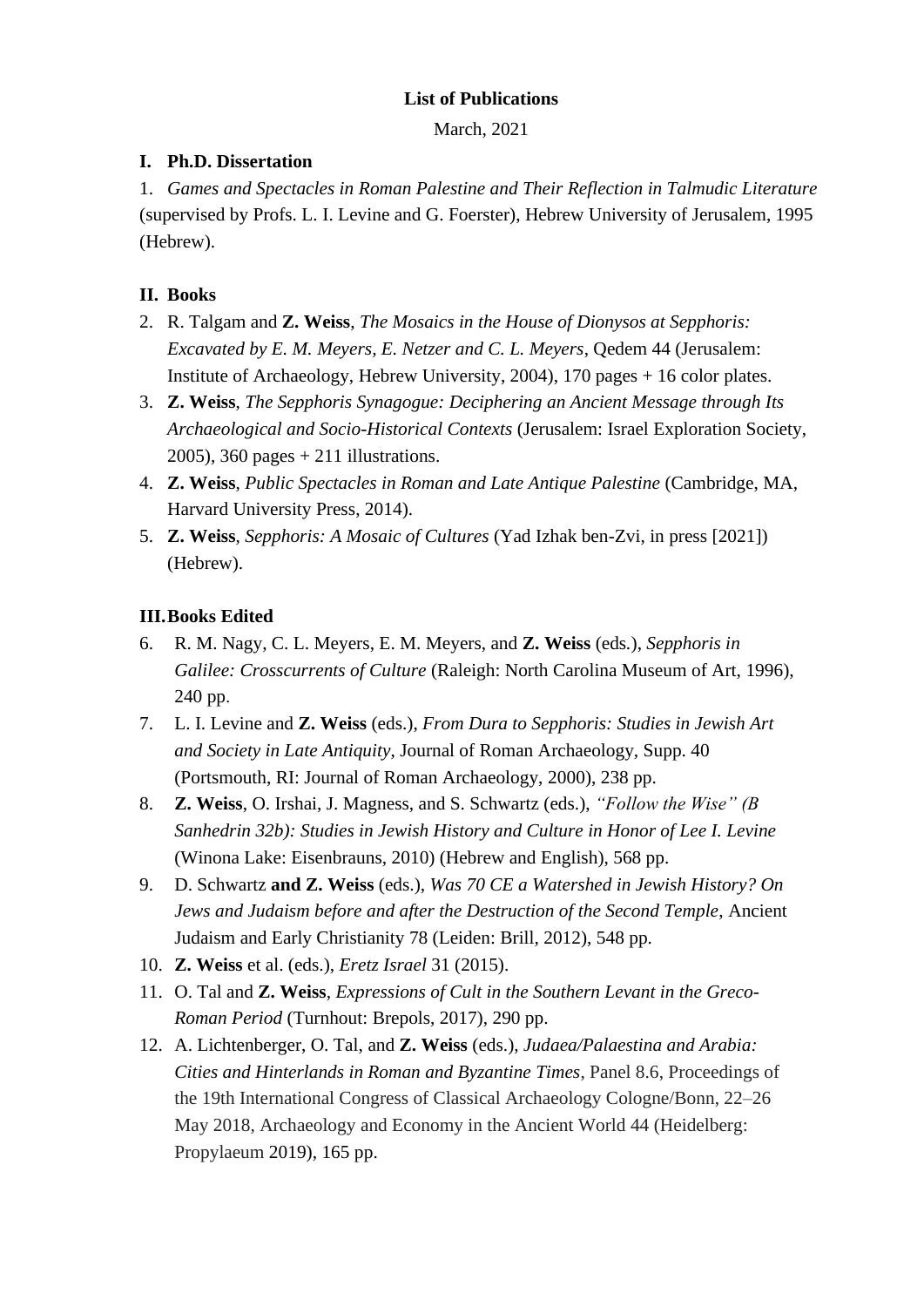#### **IV.Chapters in Collections**

- 13. **Z. Weiss**, "Buildings for Entertainment," in D. Sperber, *The City in Roman Palestine* (Oxford: Oxford University Press, 1998), 77–91, 94–102.
- 14. **Z. Weiss**, "Social Aspects of Burial in Beth She'arim: Archaeological Finds and Talmudic Sources," in *The Galilee in Late Antiquity*, ed. L. I. Levine (New York and Jerusalem: Jewish Theological Seminary of America, 1992), 357–371.
- 15. **Z. Weiss**, "The Location of Jewish Cemeteries in Galilee in the Mishnaic and Talmudic Periods," in *Graves and Burial Practices in Israel in the Ancient Period*, ed. I. Singer (Jerusalem: Yad Izhak Ben-Zvi, 1994), 230–240 (Hebrew).
- 16a. **Z. Weiss**, "Sepphoris during the Roman and Byzantine Periods in Light of Archaeological Finds," in *Proceedings of the Eleventh World Congress of Jewish Studies* (Jerusalem: World Congress of Jewish Studies, 1994), div. 2, vol. 1, 47–53 (Hebrew).
- 16b. **Z. Weiss** and E. Netzer, "Architectural Development of Sepphoris during the Roman and Byzantine Periods," in *Archaeology and the Galilee: Texts and Contexts in the Greco-Roman and Byzantine Periods*, ed. D. R. Edwards and C. T. McCollough (Atlanta: Scholars, 1997), 117–130.
- 17. **Z. Weiss**, "The Jews and the Games in Roman Caesarea," in *Caesarea Maritima – A Retrospective after Two Millennia*, ed. A. Raban and K. G. Holum (Leiden: Brill, 1996), 443–453.
- 18. **Z. Weiss**, "Greco-Roman Influences on the Art and Architecture of the Jewish City in Roman Palestine," in *Religious and Ethnic Communities in Later Roman Palestine*, ed. H. Lapin (Potomac: University Press of Maryland, 1998), 219–246.
- 19. **Z. Weiss** and E. Netzer, "The Sepphoris Synagogue: A New Look at Synagogue Art and Architecture in the Byzantine Period," *Galilee through the Centuries: Confluence of Cultures*, ed. E. M. Meyers (Winona Lake: Eisenbrauns, 1999), 199–226.
- 20. **Z. Weiss**, "Biblical Stories in Early Jewish Art: Jewish-Christian Polemic or Intracommunal Dialogue," in *Continuity and Renewal: Jews and Judaism in Byzantine-Christian Palestine*, ed. L. I. Levine (Jerusalem: Yad Izhak Ben-Zvi, 2004), 245–270.
- 21. **Z. Weiss**, "Games and Spectacles in Ancient Gaza: Performances for the Masses Held in Buildings Now Lost," in *Christian Gaza in Late Antiquity*, ed. B. Bitton-Ashkelony and A. Kofsky (Leiden: Brill, 2004), 22–39.
- 22. **Z. Weiss**, "Private Architecture in the Public Sphere: Urban Dwellings in Roman and Byzantine Sepphoris," in *From Antioch to Alexandria: Recent Studies in Domestic Architecture*, ed. K. Galor and T. Waliszewski (Warsaw: University of Warsaw 2007), 125–136.
- 23a. **Z. Weiss**, "The Zodiac in Ancient Synagogue Art: Cyclical Order and Divine Power," in *La mosaïque gréco-romaine*, IX, ed. H. Morlier (Rome: École française de Rome, 2005), 1119–1130.
- 23b. **Z. Weiss**, "The Zodiac in Ancient Synagogue Art: Cyclical Order and Divine Power," *Michmanim* 20 (2007), 67–78 (Hebrew).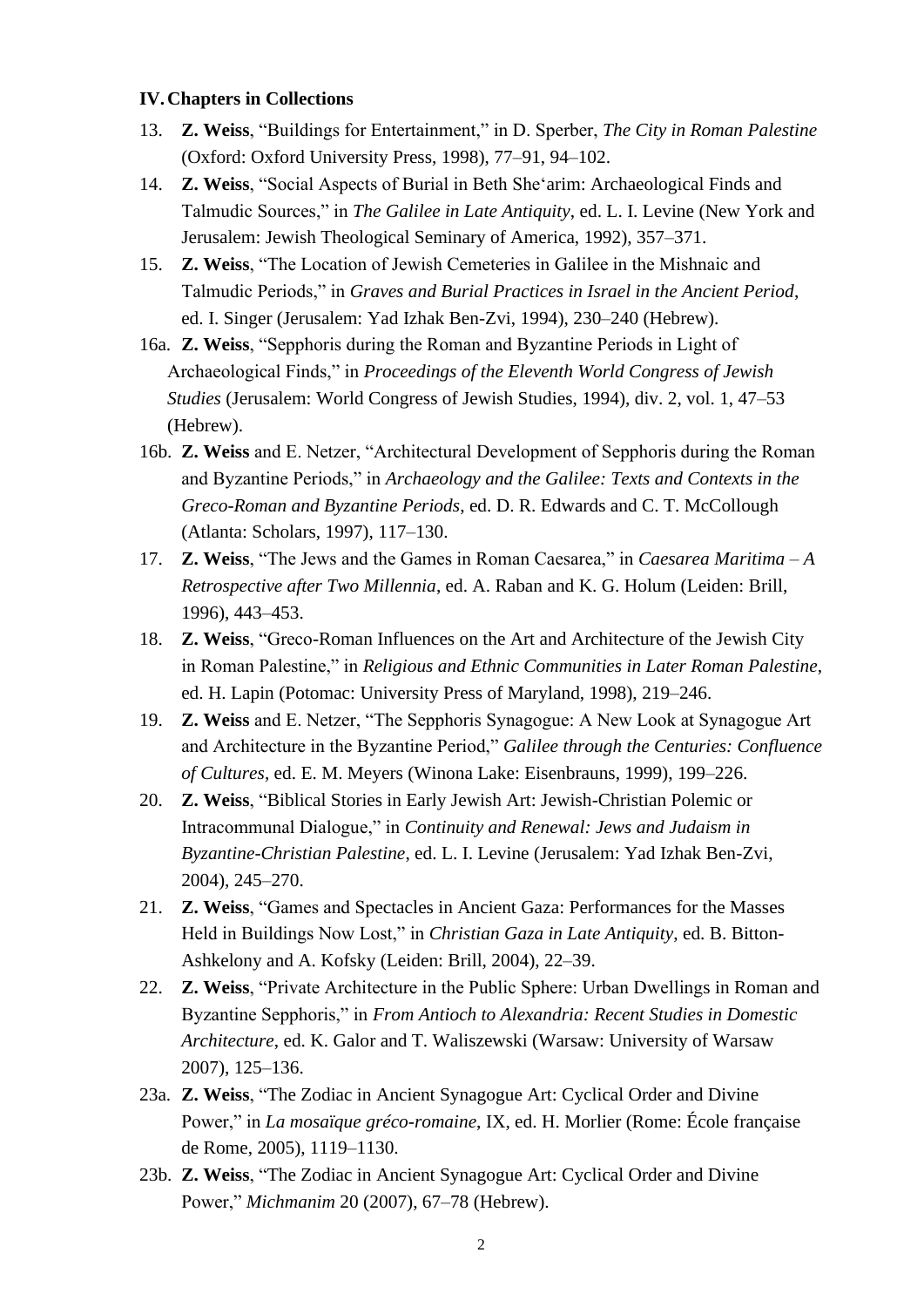- 24. **Z. Weiss**, "The Tabernacle, Temple, and Sacrificial Service in Ancient Synagogue Art and in Light of the Judeo-Christian Controversy," in *Image and Sound: Art, Music and History*, ed. R. I. Cohen (Jerusalem: Zalman Shazar Center for Jewish History, 2007), 65–85 (Hebrew).
- 25a. **Z. Weiss**, "*Set the Shewbread on the Table Before Me Always*" (Exodus 25:30): Artistic Representations of the Shewbread Table in Early Jewish and Christian Art Table," in *The Archaeology of Difference: Gender, Ethnicity and the "Other" in Antiquity: Studies in Honor of Eric M. Meyers*, ed. D. R. Edwards and C. T. McCollough (Boston: American Schools of Oriental Research, 2007), 381–390.
- 25b. **Z. Weiss**, "*Set the Shewbread on the Table Before Me Always*" (Exodus 25:30): Artistic Representations of the Shewbread Table in Early Jewish and Christian Art Table," in *Timorah*, ed. B. Yaniv (Ramat Gan: Bar-Ilan University Press, 2006), 23– 30 (Hebrew).
- 26. **Z. Weiss,** "Jewish Galilee in the First Century C.E.: An Archaeological View," in D. Schwartz, *Flavius Josephus, Vita: Introduction, Hebrew Translation, and Commentary* (Jerusalem: Yad Izhak Ben-Zvi, 2007), 15–60 (Hebrew).
- 27. **Z. Weiss**, "**Sculptures and Sculptural Images in the Urban Galilean Context**," in *The Sculptural Environment of the Roman Near-East: Reflection on Culture, Ideology, and Power*, ed. Y. Z. Eliav et al. (Leuven: Peeters, 2008), 559–574.
- 28. **Z. Weiss**, "Sepphoris on the Eve of the Revolt against the Romans in Light of Josephus' Writings and the Archaeological Finds," in *The Great Revolt in the Galilee*, ed. O. Guri-Rimon (Haifa: Hecht Museum, Haifa University, 2008), 21–26 (Hebrew).
- 29. Z. Weiss, "The Mosaics of the Nile Festival Building at Sepphoris and the Legacy of the Antiochene Tradition," in *Between Judaism and Christianity: Art Historical Essays in Honor of Elisheva (Elisabeth) Revel-Neher*, ed. K. Kogman-Appel and M. Meyer, (Leiden: Brill, 2009), 9–23.
- 30a. **Z. Weiss**, "Mosaic Art in Fifth-Century CE Sepphoris: Iconography, Style, and the Possible Identification of a Local Workshop," in *Man Near a Roman Arch: Studies Presented to Prof. Yoram Tsafrir*, ed. L. Di Segni et al. (Jerusalem: Israel Exploration Society, 2009), 88–99 (Hebrew).
- 30b. **Z. Weiss**, "Mosaic Art in Early Fifth-Century CE Sepphoris: Iconography, Style, and the Possible Identification of a Local Workshop," in *O mosaico romano nos centros e nas periferias: originalidadas, influências e identidades: actes do X Colóquio Internacional da Associação Internacional para o Estudo do Mosaico Antigo (AIEMA), Museu Monográfico de Conimbriga (Portugal), 29 de Outubro a 3 de Novembro de 2005* (Instituto dos Museus a da Conservação: Conimbriga, 2011), 657–664.
- 31. **Z. Weiss**, "Between Rome and Byzantium: Pagan Motifs in Synagogue Art and Their Place in the Judaeo-Christian Controversy," in *Jewish Identities in Antiquity: Studies in Memory of Menahem Stern*, ed. L. I. Levine and D. R. Schwartz (Tübingen, Mohr Siebeck, 2009), 367–390.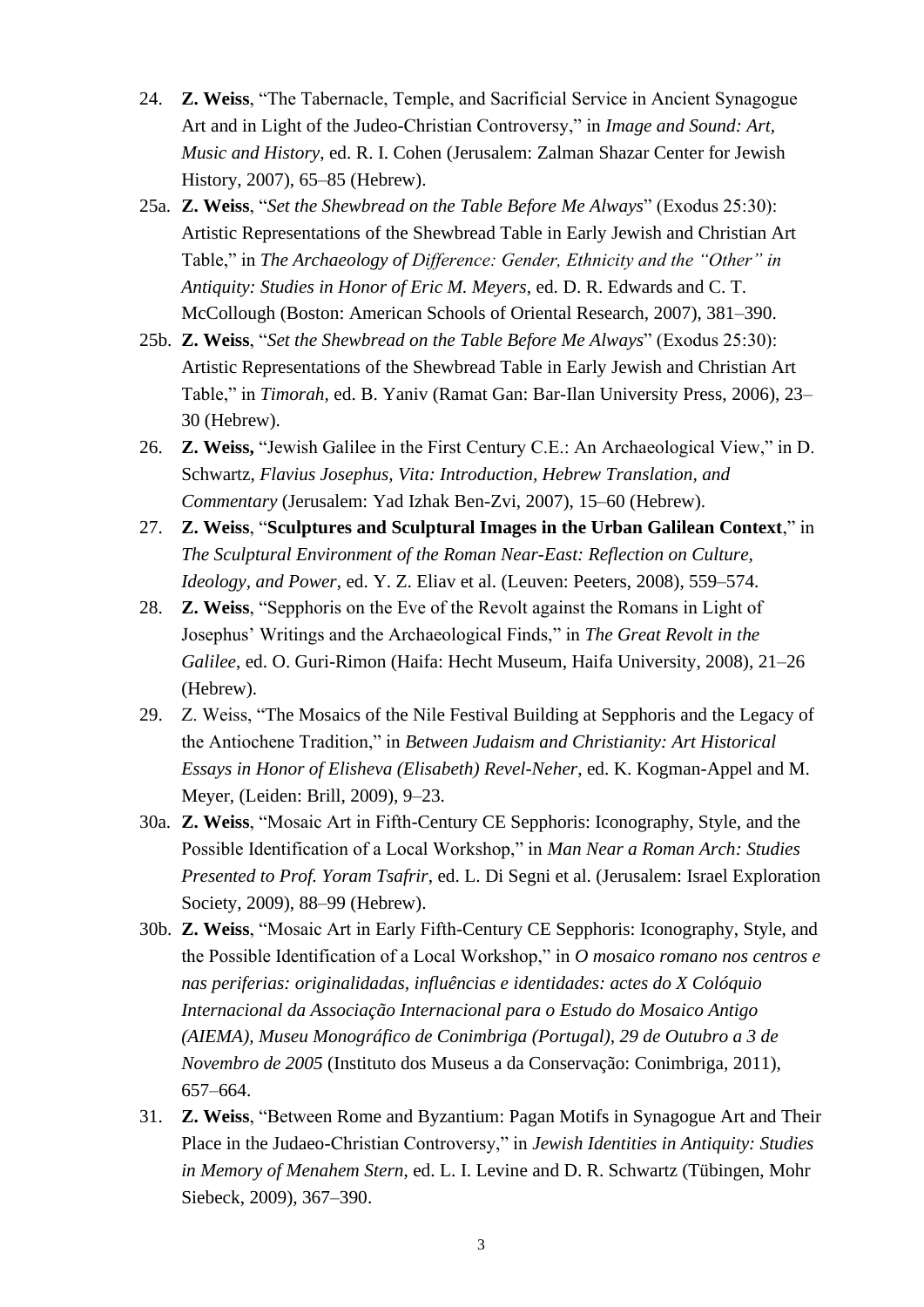- 32. **Z. Weiss**, "Stratum II at Hammath Tiberias: Reconstructing Its Access, Internal Space, and Architecture," in *A Wandering Galilean: Essays in Honour of Seán Freyne,* ed. Z. Rodgers et al. (Leiden: Brill, 2009), 321–342.
- 33. **Z. Weiss**, "Artistic Trends and Contact between Communities in Sepphoris of Late Antiquity: Recent Research," in *Religious Diversity in Late Antiquity*, ed. D. M. Gwynn and S. Bangert, Late Antique Archaeology 6 (Leiden: Brill, 2010), 167–188.
- 34. **Z. Weiss,** "Theaters, Hippodromes, and Amphitheaters in Ancient Palestine," in *The Oxford Handbook of Jewish Daily Life in Roman Palestine*, ed. C. Hezser (Oxford: Oxford University Press 2010), 623–640.
- 35. **Z. Weiss,** "Mosaic Art in Ancient Sepphoris: Between East and West," in *La mosaïque gréco-romaine*, XI, ed. M. Sahin (Istanbul: Ege Yayınları, 2012), 941–951.
- 36. **Z. Weiss**, "Were Priests Communal Leaders in Late Antique Palestine?" in *Was 70 C.E. a Watershed in Jewish History?* ed. D. R. Schwartz and Z. Weiss, Ancient Judaism and Early Christianity 78 (Leiden: Brill, 2012), 91–111.
- 37. **Z. Weiss**, "Is Rabbinic Literature a Valid Tool for Analyzing Archaeological Finds?" in *Studies in Judaism and Jewish Culture in Honor of Rabbi Professor Daniel Sperber*, ed. A. Ferziger (Ramat Gan: Bar-Ilan University Press, 2017), 419–435 (Hebrew).
- 38. **Z. Weiss**, "Sepphoris, From Galilean Town to Roman City, 100 BCE–200 CE," *Galilee in the Late Second Temple and Mishnaic Periods*, vol. 2, ed. D. A. Fiensy, and J. R. Strange (Minneapolis: Fortress Press, 2015), 53–75.
- 39. **Z. Weiss**, "Josephus and the Archaeology of the Galilee," A Companion to Josephus," ed. H. H. Chapman and Z. Rodgers (Malden: Wiley-Blackwell, 2016), 161–198.
- 40. **Z. Weiss**, "Decorating the Sacred Realm: Biblical Depictions in Synagogues and Churches of Ancient Palestine," ed. U. Leibner and C. Hezser, *Jewish Art in its Late Antique Context* (Tübingen: Mohr Siebeck, 2016), 121–137.
- 41. **Z. Weiss**, "Houses of the Wealthy in Roman and Late Antique Tiberias," *Arise, Walk through the Land. Studies in the Archaeology and History of the Land of Israel in Memory of Yizhar Hirschfeld on the Tenth Anniversary of His Demise*, ed. J. Patrich, O. Peleg-Barkat, and E. Ben-Yosef (Jerusalem: Israel Exploration Society, 2016), 211–220 (Hebrew).
- 42. **Z. Weiss**, "Cult and Culture: Amusing the Crowds under the Auspices of Gods and Caesars," in *Expressions of Cult in the Southern Levant in the Greco-Roman Period*, ed. O. Tal and **Z. Weiss** (Turnhout: Brepols, 2017), 24–35.
- 43. **Z. Weiss**, "Houses of the Wealthy in Roman Galilee," The *Roman Villa in the Mediterranean Basin: Late Republic to Late Antiquity*, ed. A. Marzano and G. P. R. Métraux (Cambridge: Cambridge University Press, 2018), 317–327.
- 44. **Z. Weiss**, "Decorating Sacred Space: Jewish Iconography in Late Antiquity," in *Cambridge Archaeology of Late Antiquity*, ed. L. V. Rutgers, O. Brandt, and J. Magness (Cambridge: Cambridge University Press, in press).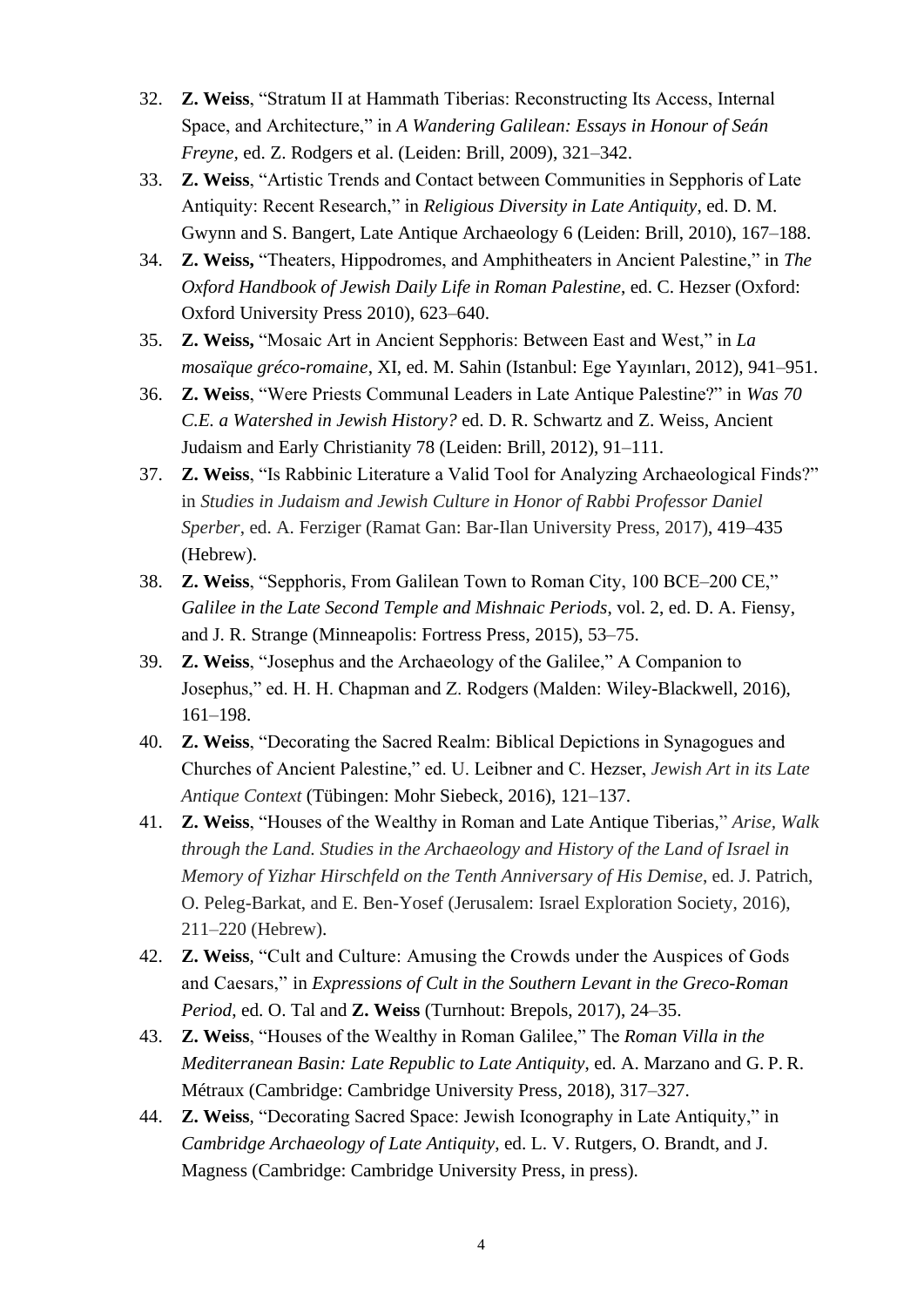- 45. **Z. Weiss**, "Defining Limits in Time of Shifting Borders: Jewish Life in Fifth-Century Palestine," in *The Fifth Century: Age of Transformation, Proceedings of the 12th Biennial Shifting Frontiers in Late Antiquity Conference*, ed. J. W. Drijvers and N. Lenski (Bari: Edipuglia, 2019), 105–119.
- 46. **Z. Weiss**, "Sepphoris: The City and Its Hinterland in Roman Times," in, *Judaea/Palaestina and Arabia: Cities and Hinterlands in Roman and Byzantine Times*, Panel 8.6, Proceedings of the 19th International Congress of Classical Archaeology Cologne/Bonn, 22–26 May 2018, ed. A. Lichtenberger, O. Tal and **Z. Weiss**, Archaeology and Economy in the Ancient World 44 (Heidelberg: Propylaeum 2019), 95–107.
- 47. **Z. Weiss**, "The Synagogue in an Age of Transition, from the Second Temple Period to Roman Times: Recent Developments in Research," in *Synagogues in the Hellenistic and Roman Periods: Archaeological Finds, New Methods, New Theories* in co-operation with Hermut Löhr, ed. L. Doering and A. R. Krause, Ioudaioi 11 (Göttingen: Vandenhoeck & Ruprecht, 2020), 25–41.
- 48. **Z. Weiss**, "Visual vs. Virtual Reality: Interpreting Synagogue Mosaic Art," in *The Synagogue in Ancient Palestine: Current Issues and Emerging Trends*, ed. R. Bonnie, R. Hakola, and U. Tervahauta, Forschungen zur Religion und Literatur im Alten und Neuen Testament 279 (Göttingen: Vandenhoeck & Ruprecht, 2021), 339–354.
- 49. **Z. Weiss**, "Building God's House: Synagogues, Churches, and Intercommunal Relations in Late Antique Palestine," in *Coping with Religious Change in the Lateantique Eastern Mediterranean*, ed. E. Iricinschi and C. Kotsifou (Tübingen: Mohr Siebeck, in press).

## **V. Articles**

- 50a. R. Talgam and **Z. Weiss**, " 'The Dionysos Cycle' in the Sepphoris Mosaic," *Qadmoniot* 83–84 (1988), 93–99 (Hebrew).
- 50b. **Z. Weiss** and R. Talgam, "The Dionysiac Mosaic Floor from Sepphoris," *VI Coloquio Internacional Sobre Mosaico Antiguo – Palencia Merida (Octubre 1990)* (Palencia: Asociación Española del **Mosaico**, 1994), 231–237.
- 51. **Z. Weiss**, "The Location of the *Sheliah Tzibbur* during Prayer," *Cathedra* 55 (1990), 8–21 (Hebrew).
- 52. **Z. Weiss**, "Comments: 'Goes Down before the Ark'," *Cathedra* 64 (1992), 178–179 (Hebrew).
- 53. **Z. Weiss**, "The Synagogue at Hammat Tiberias (Stratum II): A Suggestion for Reconstruction," *Eretz Israel* 23 (1992), 320–326 (Hebrew).
- 54. **Z. Weiss** and E. Netzer, "Two Excavation Seasons at Sepphoris," *Qadmoniot* 95–96 (1992), 113–121 (Hebrew).
- 55. E. Netzer and **Z. Weiss**, "Sepphoris (Zippori), 1991–1992," *Israel Exploration Journal* 43 (1993), 190–196.
- 56. E. Netzer and **Z. Weiss**, "New Evidence for Late-Roman and Byzantine Sepphoris," in *The Roman and Byzantine Near East: Some Recent Archaeological Research*, ed.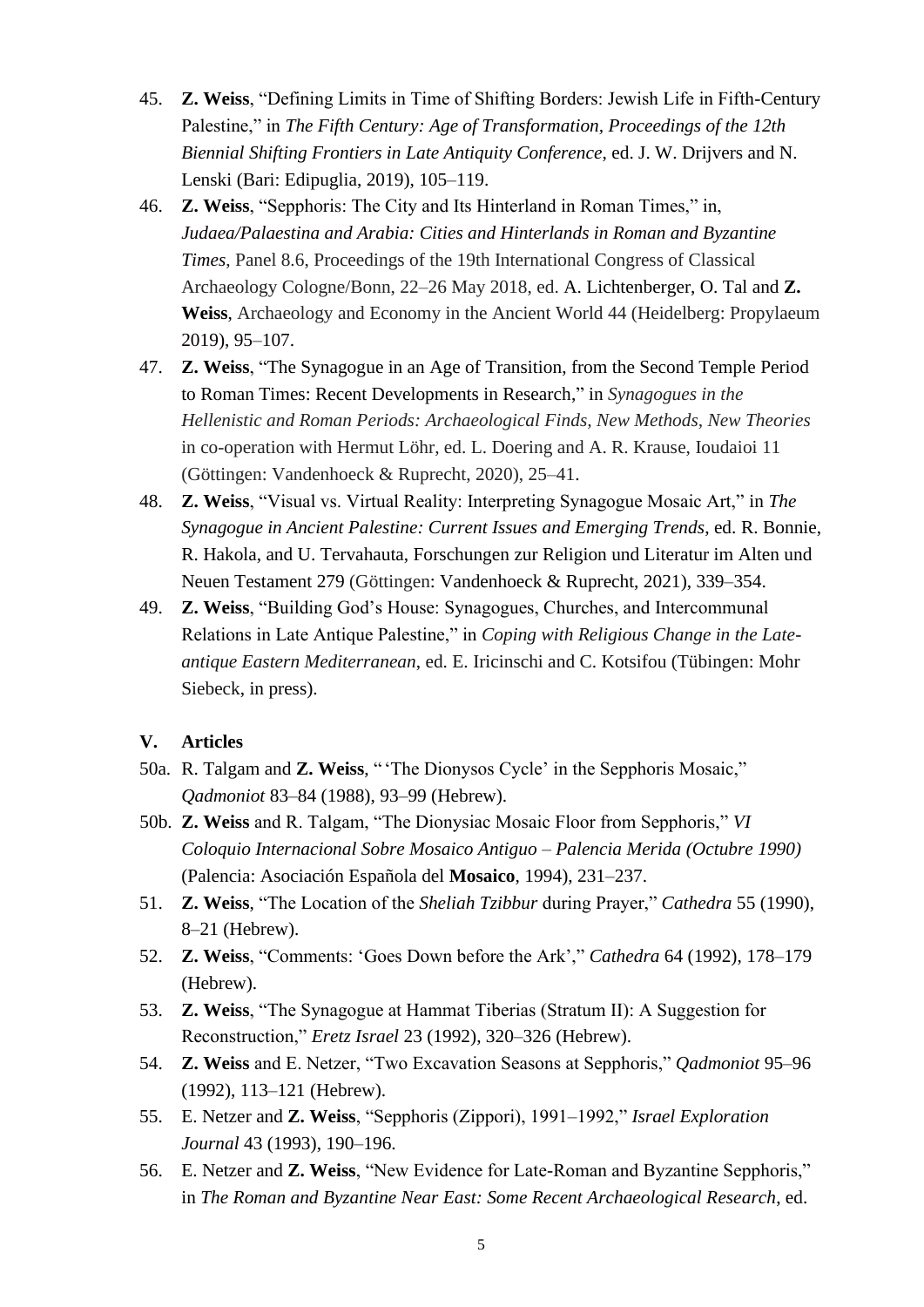J. H. Humphrey, Journal of Roman Archaeology, Supp. 14 (Portsmouth, RI: Journal of Roman Archaeology, 1995), 162–176.

- 57. **Z. Weiss**, "Roman Leisure Culture and Its Influence upon the Jewish Population in the Land of Israel," *Qadmoniot* 109 (1995), 2–19 (Hebrew).
- 58. **Z. Weiss**, "Hellenistic Influences on Jewish Burial Customs in the Galilee during the Mishnaic and Talmudic Period," *Eretz Israel* 25 (1996), 356–364 (Hebrew).
- 59. **Z. Weiss** and E. Netzer, "The Hebrew University Excavations at Sepphoris," *Qadmoniot* 113 (1997), 2–21 (Hebrew).
- 60. **Z. Weiss**, "Adopting a Novelty: The Jews and the Roman Games in Palestine," *The Roman and Byzantine Near East: Recent Archaeological Research*, II, ed. J. H. Humphrey, Journal of Roman Archaeology, Supp. 31 (Portsmouth, RI: Journal of Roman Archaeology, 1999), 23–49.
- 61. **Z. Weiss**, "The Sepphoris Synagogue Mosaic and the Role of Talmudic Literature in Its Iconographical Study," in *From Dura to Sepphoris: Studies in Jewish Art and Society in Late Antiquity*, ed. L. I. Levine and Z. Weiss, Journal of Roman Archaeology, Supp. 40 (Portsmouth, RI: Journal of Roman Archaeology, 2000), 15– 30.
- 62. **Z. Weiss**, "Between Paganism and Judaism: Toward an Identification of the 'Dionysiac Building' Residents at Roman Sepphoris," *Cathedra* 99 (2001), 7–26 (Hebrew).
- 63a. **Z. Weiss**, "New Light on the Rehov Inscription: Identifying 'the Gate of Campon' at Bet Shean," *Tarbiz* 70 (2000), 35–50 (Hebrew).
- 63b. **Z. Weiss**, "New Light on the Rehov Inscription: Identifying 'The Gate of Campon' at Bet Shean," *What Athens Has to Do with Jerusalem*, ed. L. V. Rutgers (Leuven: Peeters, 2002), 211–233.
- 64. **Z. Weiss**, "The Jews of Ancient Palestine and the Roman Games: Rabbinic Dicta vs. Communal Practice," *Zion* 66 (2001), 427–459 (Hebrew).
- 65. **Z. Weiss** and R. Talgam, "The Nile Festival Building and Its Mosaics: Mythological Representations in Early Byzantine Sepphoris," in *The Roman and Byzantine Near East*, III, ed. J. H. Humphrey, Journal of Roman Archaeology, Supp. 49 (Portsmouth, RI: Journal of Roman Archaeology, 2002), 55–90.
- 66. **Z. Weiss**, "The House of Orpheus: Another Late Roman Mansion in Sepphoris," *Qadmoniot* 126 (2003), 94–101 (Hebrew).
- 67a. **Z. Weiss**, "Josephus and Archaeology on the Cities of the Galilee," *Cathedra* 120 (2006), 11–32 (Hebrew).
- 67b. **Z. Weiss**, "Josephus and Archaeology on the Cities of the Galilee," in *Making History: Josephus and Historical Method*, ed. Z. Rodgers (Leiden: Brill, 2007), 387– 414.
- 68. **Z. Weiss**, "Reconstructing and Deconstructing Jewish Art: Between Rome and Byzantium," *Ars Judaica* 3 (2007), 7–19.
- 69. **Z. Weiss**, "Buildings for Mass Entertainment in the Cities of the Decapolis" *ARAM* 23 (2011), 367–381.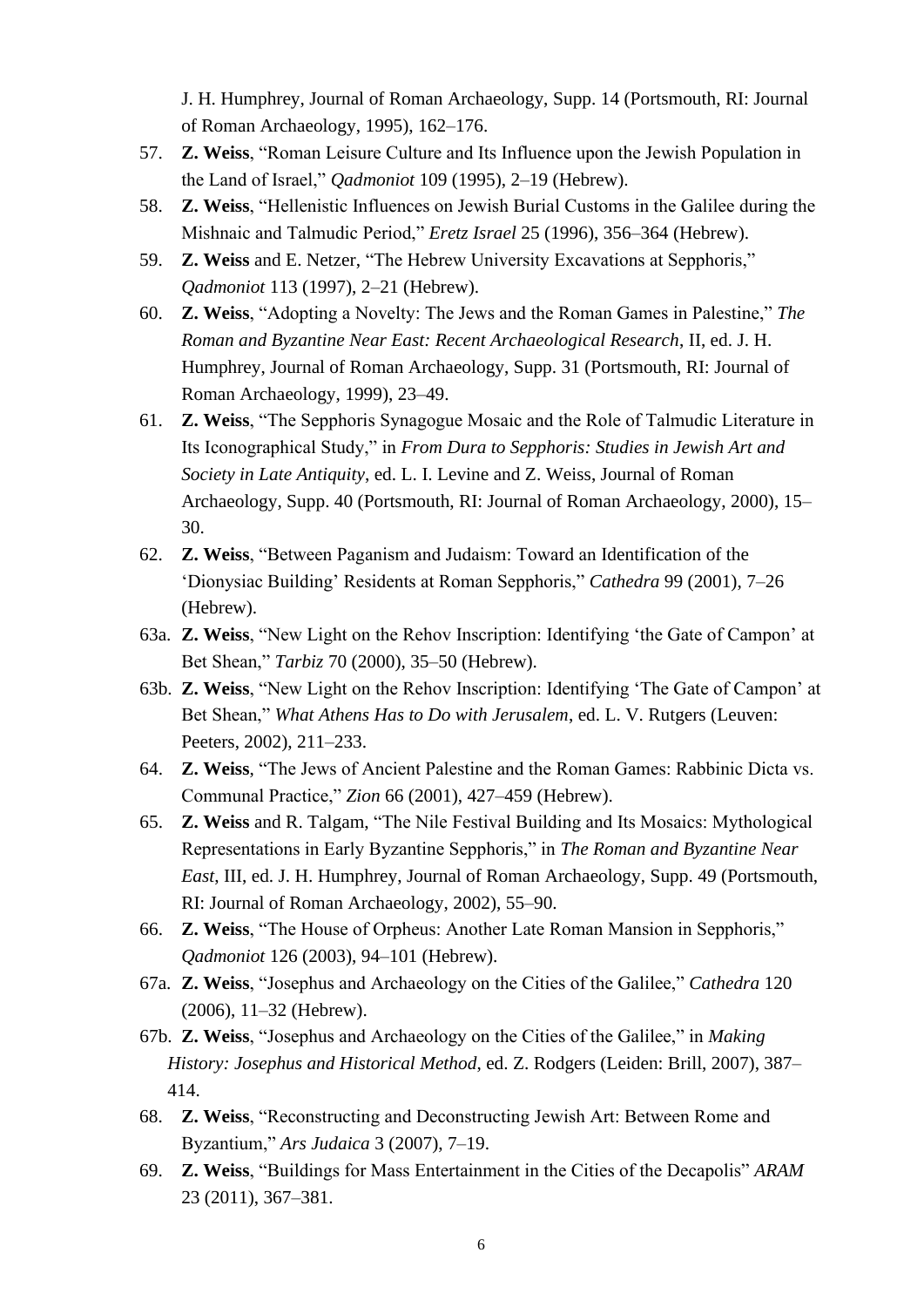- 70a. **Z. Weiss**, "Burial Practices in Beth She'arim and the Question of Dating the Patriarchal Necropolis," *Zion* 70 (2010), 265–290 (Hebrew).
- 70b. **Z. Weiss**, "Burial Practices in Beth She'arim and the Question of Dating the Patriarchal Necropolis," in *"Follow the Wise" (B Sanhedrin 32b): Studies in Jewish History and Culture in Honor of Lee I. Levine*, ed. **Z. Weiss**, O. Irshai, J. Magness, and S. Schwartz (Winona Lake: Eisenbrauns, 2010), 207–231.
- 71. Z. Weiss, "From Roman Temple to Byzantine Church: A Preliminary Report on Sepphoris in Transition," *Journal of Roman Archaeology* 23 (2010), 196–217.
- 72. Z. Weiss, "Images and Figural Representations **in the Urban Galilee:** Defining Limits in Times of Shifting Borders," in *The Image and Its Prohibition in Jewish Antiquity*, ed. S. Pearce, Journal of Jewish Studies, Supp. 2 (Oxford: Journal of Jewish Studies, 2013), 130–144.
- 73. **Z. Weiss**, "Buildings for Mass Entertainment: Tradition and Innovation in Herodian Construction," *Near Eastern Archaeology* 77 (2014), 98–107.
- 74. **Z. Weiss**, "Was It a Synagogue? Preliminary Thoughts on the New Finds from Limyra," *Journal of Ancient Judaism* 5 (2014), 153–161.
- 75. **Z. Weiss**, "Building for Mass Entertainment in Herodian Jerusalem: Text and Artifactual Remains, Fact or Fiction?" *Eretz Israel* 31 (2015), 104–114 (Hebrew).
- 76. **Z. Weiss**, "Mass Entertainment in the Cities of the Decapolis under Christian Hegemony," *ARAM* 28 (2016), 69–75.
- 77. **Z. Weiss**, "Actors and Theaters, Rabbis and Synagogues: The Role of Public Performances in Shaping Communal Behavior in Late Antique Palestine," *Journal of Ancient Judaism* 8/2 (2017 [2018]), 271–279.
- 78. B. D. Gordon and **Z. Weiss**, "Samuel and Saul at Gilgal: A New Interpretation of the Elephant Mosaic Panel at the Late Antique Synagogue of Huqoq, Israel," *Journal of Roman Archaeology* 31 (2018), 524–541.
- 79. M. Sherman, **Z. Weiss**, T. Zilberman, and G. Yasur, "Chalkstone Vessels from Sepphoris: Galilean Production in Roman Times," *Bulletin of the American Schools of Oriental Research* 383 (2020), 79–95.

### **VI. Other Publications**

### **Field Reports**

- 80. E. Netzer and **Z. Weiss**, "Byzantine Mosaics at Sepphoris: New Finds," *Israel Museum Journal* 10 (1992), 75–80.
- 81. **Z. Weiss** and E. Netzer, "Zippori 1992–1993," *Excavations and Surveys in Israel* 14 (1994), 40–46.
- 82. **Z. Weiss** and E. Netzer, "Zippori 1994–1995," *Excavations and Surveys in Israel* 18 (1998), 22–27.
- 83. **Z. Weiss**, "Zippori 1997," *Hadashot Arkheologiyot* 109 (1999), 23–24 (Hebrew).
- 84. **Z. Weiss**, "Zippori 1998," *Hadashot Arkheologiyot* 110 (1999), 24–27 (Hebrew).
- 85. **Z. Weiss**, "Zippori 1999," *Hadashot Arkheologiyot* 112 (2000), 25–27 (Hebrew).
- 86. **Z. Weiss**, "Zippori 2000," *Hadashot Arkheologiyot* 113 (2001), 29–31.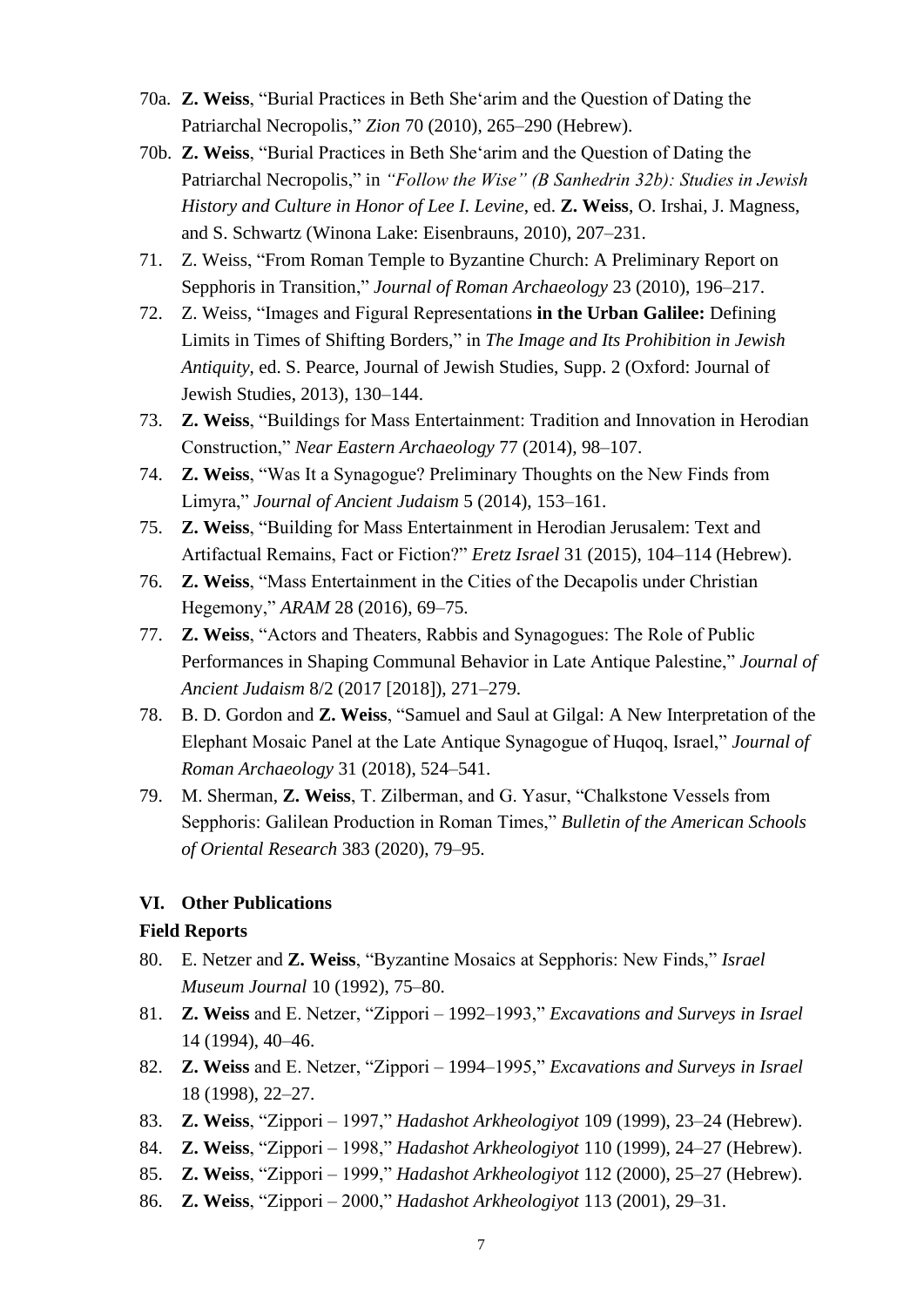- 87. **Z. Weiss**, "Zippori 2001," *Hadashot Arkheologiyot* 114 (2002), 24–25 (Hebrew).
- 88. **Z. Weiss**, "Zippori 2002," *Hadashot Arkheologiyot* 115 (2003), 30–31 (Hebrew).
- 89. **Z. Weiss,** "Sepphoris (Sippori), 2005," *Israel Exploration Journal* 55 (2005), 219– 227.
- 90. **Z. Weiss,** "Sepphoris (Sippori), 2006," *Israel Exploration Journal* 57 (2007), 96– 106.
- 91. **Z. Weiss,** "Sepphoris (Sippori) 2007," *Israel Exploration Journal* 57 (2007), 215– 229.
- 92. **Z. Weiss**, "Sepphoris (Sippori), 2008," *Israel Exploration Journal* 59 (2009), 101– 112.
- 93. **Z. Weiss**, "Sepphoris (Sippori), 2009," *Israel Exploration Journal* 60 (2010), 98-107.
- 94. **Z. Weiss**, "Zippori," *Hadashot Arkheologiyot* 127 (2015): [http://www.hadashot](http://www.hadashot-esi.org.il/Report_Detail_Eng.aspx?id=22791)[esi.org.il/Report\\_Detail\\_Eng.aspx?id=22791](http://www.hadashot-esi.org.il/Report_Detail_Eng.aspx?id=22791)
- 95. **Z. Weiss**, "Zippori 2015," *Hadashot Arkheologiyot* 128 (2016): [http://www.hadashot-esi.org.il/Report\\_Detail\\_Eng.aspx?id=25006](http://www.hadashot-esi.org.il/Report_Detail_Eng.aspx?id=25006)
- 96. **Z. Weiss**, "Zippori 2016," *Hadashot Arkheologiyot* 129 (2017): [http://www.hadashot-esi.org.il/report\\_detail.aspx?id=25318&mag\\_id=125](http://www.hadashot-esi.org.il/report_detail.aspx?id=25318&mag_id=125)

#### **Encyclopedic Entries**

- 97a. **Z. Weiss**, "Sepphoris," *The New Encyclopedia of Archaeological Excavations in the Holy Land*, IV, ed. E. Stern (Jerusalem: Israel Exploration Society, 1993), 1331–1336 (Hebrew).
- 97b. **Z. Weiss**, "Sepphoris," in *The New Encyclopedia of Archaeological Excavations in the Holy Land*, IV, ed. E. Stern (Jerusalem: Israel Exploration Society, 1993), 1324– 1328.
- 98. R. Talgam and **Z. Weiss,** "Synagogue before c. AD 800," in *The Dictionary of Art*, XVII, ed. J. S. Turner (London: Macmillan, 1996), 540–543.
- 99. Z. Weiss, "Sepphoris," in *The New Encyclopedia of Archaeological Excavations in the Holy Land*, V, ed. E. Stern (Jerusalem: Israel Exploration Society, 2008), 2029– 2035.
- 100. Z. Weiss, "Sepphoris," *The Routledge Encyclopedia of Ancient Mediterranean Religions*, ed. E. Orlin (New York and Abingdon, Oxon: Routledge, 2016), 863.
- 101. Z. Weiss, "Sepphoris," *The Eerdmans Encyclopedia of Early Christian Art and Archaeology*, ed. P. C. Finney (Grand Rapids, Michigan, 2017), 492–494.
- 102. Z. Weiss, "Sepphoris, *Oxford Classical Dictionary*, 2017: [http://classics.oxfordre.com/view/10.1093/acrefore/9780199381135.001.0001/acrefor](http://classics.oxfordre.com/view/10.1093/acrefore/9780199381135.001.0001/acrefore-9780199381135-e-8039) [e-9780199381135-e-8039.](http://classics.oxfordre.com/view/10.1093/acrefore/9780199381135.001.0001/acrefore-9780199381135-e-8039)
- 103. **Z. Weiss**, "Athletics," *T&T Clark Encyclopedia of Second Temple Judaism*, II, ed. D. Gurtner and L. T. Stuckenbruck (London: T&T Clark, 2020), 90–91.
- 104. **Z. Weiss**, "Sepphoris" *T&T Clark Encyclopedia of Second Temple Judaism*, II, ed. D. Gurtner and L. T. Stuckenbruck (London: T&T Clark, 2020), 724–726.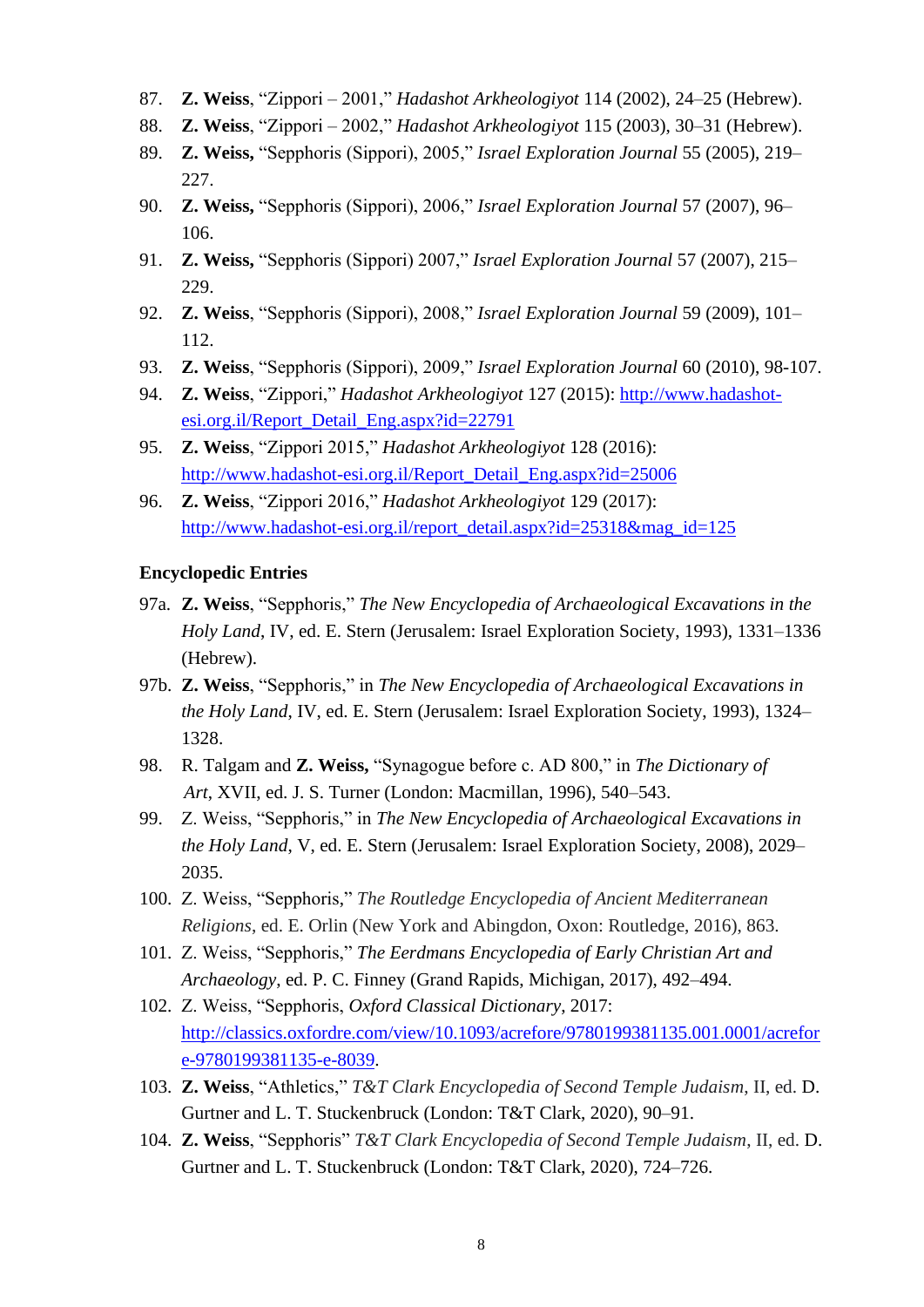#### **Bibliographical Entries**

105. **Z. Weiss**, "Bibliographie par pays, région ensemble géographique: Israel," *Bulletin de l'association internationale pour l'étude de la mosaïque* (AIEMA) 21 (2009), 373–377.

#### **Book Reviews**

- 106. **Z. Weiss**, "*Art and Judaism in the Greco-Roman World: Toward a New Jewish Archaeology*, by S. Fine," *Zion* 73 (2008), 354–360 (Hebrew).
- 107. **Z. Weiss**, *"Leisure, Pleasure and Healing: Spa Culture and Medicine in Ancient Eastern Mediterranean*, by E. Dvorjetski," *Journal for the Study of Judaism* 40 (2009), 382–384.
- 108. **Z. Weiss**, "How do we study daily life in the Second Temple period? *Stone and Dung, Oil and Spit: Jewish Daily Life in the Time of Jesus*, by Jodi Magness," *Journal of Roman Archaeology* 26 (2013), 871–876.

#### **Uncategorized Articles**

- 109. **Z. Weiss**, "Ancient Synagogues at Tiberias and Hammat," in *Tiberias – From Its Foundation to the Muslim Conquest* (Idan 11), ed. Y. Hirschfeld (Jerusalem: Yad Izhak Ben-Zvi, 1988), 34–48 (Hebrew).
- 110a. E. Netzer and **Z. Weiss**, "New Mosaic Art from Sepphoris," *Biblical Archaeology Review* 18 (1992), 36–43.
- 110b. E. Netzer and **Z. Weiss**, "Mona Lisa in Israele," *Archeo* 8 (1993), 40–49.
- 111. **Z. Weiss** and E. Netzer, "Hellenistic and Roman Sepphoris, The Archaeological Evidence," in *Sepphoris in Galilee: Crosscurrents of Culture*, ed. R. M. Nagy et al. (Raleigh: North Carolina Museum of Art, 1996), 29–37.
- 112a. **Z. Weiss** and E. Netzer, "Archaeological Finds from the Byzantine Period at Sepphoris," *Michmanim* 8 (1995), 75–85 (Hebrew).
- 112b. **Z. Weiss** and E. Netzer, "Sepphoris during the Byzantine Period," in *Sepphoris in Galilee: Crosscurrents of Culture*, ed. R. M. Nagy et al. (Raleigh: North Carolina Museum of Art, 1996), 81–89.
- 113. **Z. Weiss** and E. Netzer, "The Mosaics of the Nile Festival Building," in *Sepphoris in Galilee: Crosscurrents of Culture*, ed. R. M. Nagy et al. (Raleigh: North Carolina Museum of Art, 1996), 127–131.
- 114a. **Z. Weiss** and E. Netzer, "The Synagogue Mosaic," in *Sepphoris in Galilee: Crosscurrents of Culture*, ed. R. M. Nagy et al. (Raleigh: North Carolina Museum of Art, 1996), 133–139.
- 114b. **Z. Weiss**, "The Synagogue Mosaic from Sepphoris: A New Look at Synagogue Art during the Byzantine Period," *Et-HaDa'at* 2 (1998), 29–49 (Hebrew).
- 115. **Z. Weiss**, "'Perched on the Top of a Mountain Like a Bird' Sepphoris Mosaic of Cultures: Between Hellenism and Judaism," in *Reference Points: Touring with*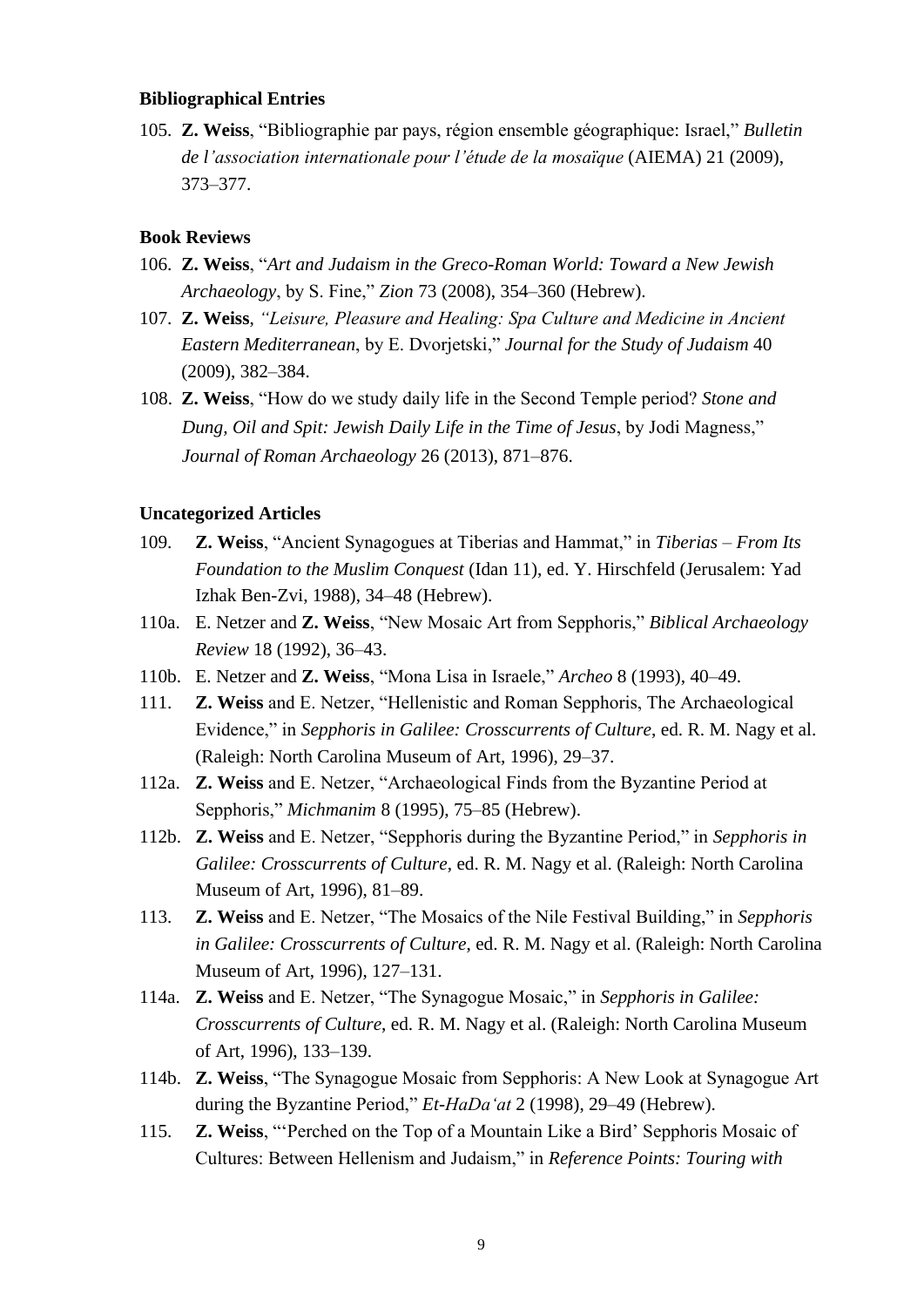*Hebrew Sources in Northern Israel*, ed. H. and D. Amit (Jerusalem: Yad Izhak Ben-Zvi, 2004), 88–109 (Hebrew).

- 116. **Z. Weiss**, "'I Saw the City in Its Prosperity': On the City, Its Buildings, and Mosaics during the Roman and Byzantine Periods," '*Et-Mol* 199 (2008), 51–54 (Hebrew).
- 117. **Z. Weiss**, "Buildings for Mass Entertainment in Herod's Kingdom," in *Herod the Great: The King Final Journey*, ed. S. Rozenberg and D. Mevorah (Jerusalem: Israel Museum, 2013), 224–239.

## **Catalogues and Guidebooks**

- 118a. E. Netzer and **Z. Weiss**, *Zippori* (Jerusalem: Israel Exploration Society, 1994) (Hebrew).
- 118b. E. Netzer and **Z. Weiss**, *Zippori* (Jerusalem: Israel Exploration Society, 1994).
- 119a. **Z. Weiss** and E. Netzer, *Promise and Redemption: A Synagogue Mosaic from Sepphoris* (Jerusalem: Israel Museum, 1996) (Hebrew).
- 119b. **Z. Weiss** and E. Netzer, *Promise and Redemption: A Synagogue Mosaic from Sepphoris* (Jerusalem: Israel Museum, 1996).
- 120. **Z. Weiss**, *Sepphoris, Capital of the Galilee* (Jerusalem Israel National Parks Authority, 2014).

# **Obituaries**

Dan Barag (1935-2009), *Israel Exploration Journal*60 (2010), 114–115. Ehud Netzer (1934-2010), *Israel Exploration Journal* 61 (2011), 106–108. Gideon Foerster (1935-2020), *Israel Exploration Journal* 71 (2021 [in press]).

# **VII. Lectures at Academic Conferences**

- 1. "Architecture and City Planning at Sepphoris," American Schools of Oriental Research (ASOR), Boston, 1987.
- 2. "Sepphoris during the Roman and Byzantine Periods in Light of the Archaeological Finds," Eleventh World Congress of Jewish Studies, Jerusalem, 1993 (Hebrew).
- 3. "The Sepphoris Excavations," Twentieth Archaeological Conference in Israel, Jerusalem, 1994 (Hebrew).
- 4. "Sepphoris in the Byzantine Period," American Schools of Oriental Research (ASOR), Chicago, 1994.
- 5. "Games and Spectacles in Roman Caesarea and the Relationship of Its Jewish Community Towards Them," Caesarea Maritima – A Retrospective after Two Millennia, Caesarea, 1995.
- 6. "The Jews and the Games," Association for Jewish Studies, Boston, 1995.
- 7. "Graeco-Roman Influences on the Architecture of the Jewish City in Roman Palestine," Religious and Ethnic Communities in Later Roman Palestine: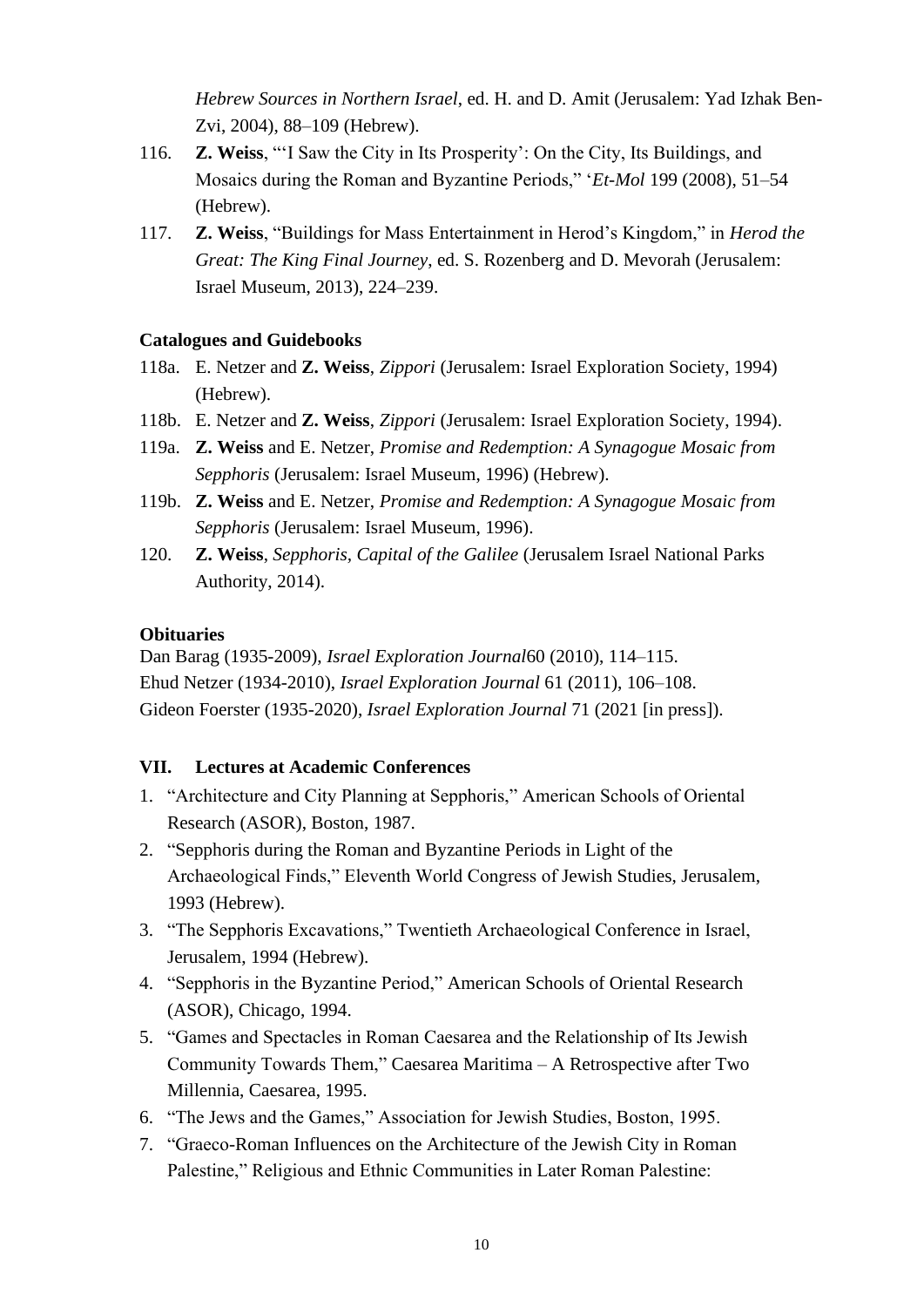Exploring Cultures, Identity, and History in Ancient Society, Symposium Held at the University of Maryland, College Park, 1996.

- 8. "The Remembrance of the Binding of Isaac Son of Abraham The Promise for Redemption to Abraham's Descendants in the Sepphoris Synagogue Mosaic," Symposium Held in Honor of Prof. Bezalel Narkiss on His Seventieth Birthday, Hebrew University of Jerusalem, 1996.
- 9. "Promise and Redemption: A Synagogue Mosaic from Sepphoris," Second International Conference on Galilee in Antiquity, Duke University, North Carolina, 1997.
- 10. "Domestic and Public Space in Roman and Byzantine Sepphoris," Urbanization in Ancient Palestine, Institute for Advanced Studies, Jerusalem, 1997.
- 11. "Talmudic Literature as a Key Source for the Study of the Iconography of the Sepphoris Synagogue," Twelfth World Congress for Jewish Studies, Jerusalem, 1997 (Hebrew).
- 12. "The Sepphoris Synagogue Mosaic: A New Look at Synagogue Art in the Byzantine Period," Jewish Museum, New York, 1997.
- 13. "Main Processes in the Development of Cities in Ancient Palestine from the Roman Period until the Early Arab Period – Sepphoris," Twenty-Fourth Archaeological Conference in Israel, Jerusalem, 1998 (Hebrew).
- 14. "The Showbread Table and Its Artistic Representations," Sixth International Seminar on Jewish Art, Jerusalem, 1999.
- 15. "Biblical Stories in Early Jewish Art: Jewish-Christian Polemic or Intracommunal Dialogue," Jewish Cultural Life of Late Antiquity in Its Byzantine-Christian Context, Dinur Center, Hebrew University of Jerusalem, 1999 (Hebrew).
- 16. " 'On Merriment, What Good is That?' (Eccles. 2:2) The Jews of Ancient Palestine and the Roman Games," Games and Festivals in Classical Antiquity, University of Edinburgh, Scotland, 2000.
- 17. "The Mosaics of the Nile Festival Building at Sepphoris and the Legacy of the Antioch Tradition," Antioch – The Lost Ancient City, Eighth Colloquium of the North American Branch of the International Association for the Study of Ancient Mosaics (AIEMA), Worcester Art Museum, Massachusetts, 2000.
- 18. "The Zodiac in Ancient Synagogue Art: Cyclical Order and Divine Power," International Conference on Ancient Mosaics, held by L'Association internationale pour l'étude de la mosaïque (AIEMA), Rome, 2001.
- 19. "Mosaics in Ancient Synagogues in Light of the Judeo-Christian Controversy," Art and History, 27th Annual History Conference, Shazar Center for Jewish History, Jerusalem, 26–27 June, 2003 (Hebrew).
- 20. "The House of Orpheus, a Domicile in the Civic Center of Roman Sepphoris," American Schools of Oriental Research (ASOR), Atlanta, 2003.
- 21. "Josephus and Archaeology on the Cities of the Galilee," International Josephus Colloquium, Trinity College, Dublin, 5–8 September, 2004.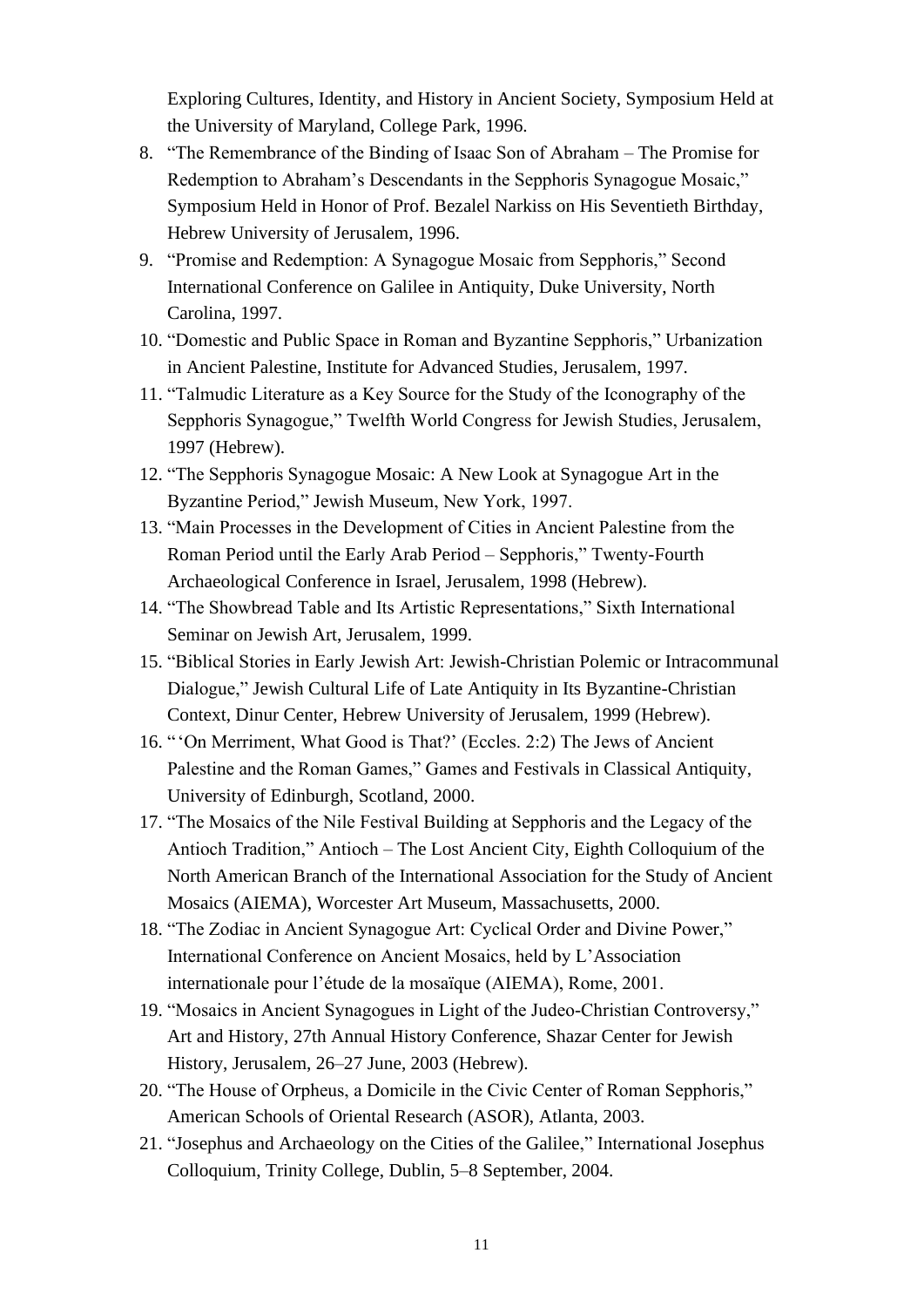- 22. "Sculptures and Sculptural Images in the Urban Galilean Context," The Sculptural Environment of the Roman Near East: Reflections on Culture, Ideology, and Power, University of Michigan, Ann Arbor, 7–10 November, 2004.
- 23. "Sepphoris in Late Antiquity: Recent Research," The Religion of 'the Rest': Heresy, Apathy and Popular Piety, Oxford University, Oxford, 19–20 March, 2005.
- 24. *"Jewish Art, Between Rome and Byzantium,"* Art and Mediterranean Culture, International Conference, University of Haifa, 15–17 May, 2005.
- 25. "Mosaic Art in Early Fifth-Century CE Sepphoris: Iconography, Style, and the Possible Identification of a Local Workshop," X International Colloquium, L'Association internationale pour l'étude de la mosaïque (AIEMA), Conimbriga, October 29–November 4, 2005.
- 26. "Biblical Iconography and Yearning for the Temple Cult in Ancient Synagogue Art," in Iconography of Temple, Synagogue, and Cemetery in Late Antiquity, SBL Annual Meeting, Washington, D.C., 18–21 November, 2006.
- 27. "The Jews of Late Antique Palestine and Roman Public Spectacles: Rabbinic Dicta vs. Communal Practice," Shifting Frontiers in Late Antiquity VII, The Society of Late Antiquity, The University of Colorado at Boulder, 22–25 March, 2007.
- 28. "Between Rome and Byzantium: Pagan Motifs in Synagogue Art and Their Place in the Judaeo-Christian Controversy," Jewish Identities in Antiquity: Permutations and Transformations. International Conference in Memory of Professor Menahem Stern, Hebrew University of Jerusalem, 25–27 June, 2007. (Hebrew).
- 29. "Artistic Trends and Contact between Jews and "Others" in Late Antique Sepphoris: Recent Research" A Colloquium in Honor of Sean Freyne, Dublin, June 2007.
- 30. "Buildings for Mass Entertainment in the Cities of the Decapolis," *ARAM* Society for Syro-Mesopotamian Studies, University of Oxford, 7–10 July, 2008.
- 31. "Invention or Reality: Some Methodological Observations in the Analysis of Archaeological Finds in Light of Rabbinic Literature" A Century after Krauss' Talmudische Archäologie: Rabbinic Literature and the Material Culture of Raman Palestine, Princeton, 9–11 November, 2008.
- 32. "The Houses of the Wealthy in Roman Sepphoris," Roman Villas in the Mediterranean Basin, An International Conference at Mishkenot Sha'ananim, Jerusalem, 16–17 December, 2008.
- 33. "Were Priests Communal Leaders in Late Antique Palestine? The Archaeological Evidence," Was 70 C.E. Really a Watershed? On Jews and Judaism before and after the Destruction of the Second Temple, Scholion, Interdisciplinary Research Center in Jewish Studies, The Mandel Institute of Jewish Studies, Jerusalem, 5–7 January, 2009.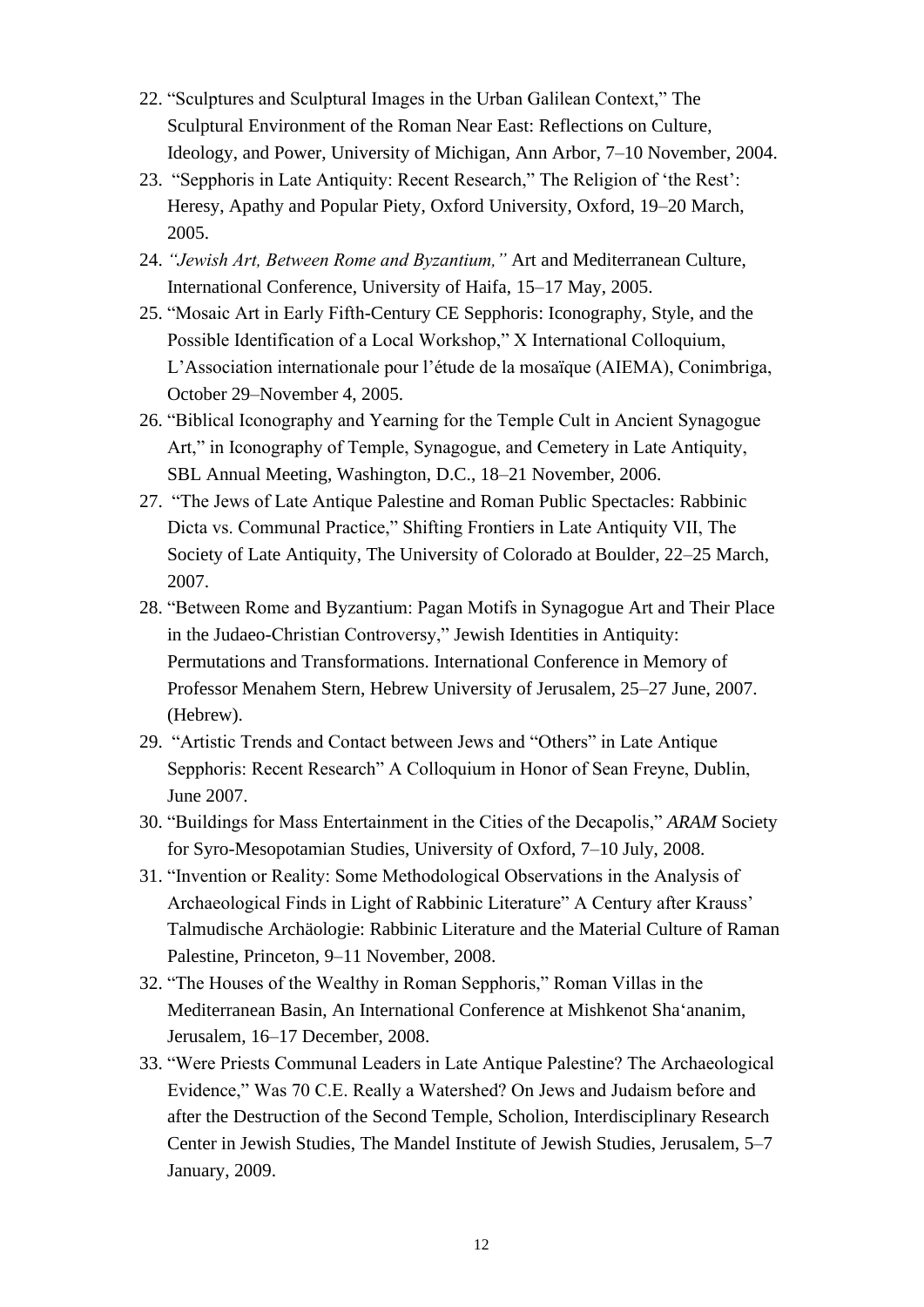- 34. "Living in Comfort: The Houses of the Wealthy in Roman Galilee," Greco-Roman Galilee, Kinneret College, 21–23 June, 2009.
- 35. "Is Rabbinic Literature a Valid Tool for Analyzing Archaeological Finds?" *The Fifteenth World Congress of Jewish Studies,* Jerusalem, 2–6 August, 2009 (Hebrew).
- 36. "Mosaic Art in Ancient Sepphoris: Between East and West," 11<sup>th</sup> International AIEMA Mosaic Symposium, Mosaics of Turkey and Parallel Developments in the Rest of the Ancient and Medieval World, Bursa, 16–20 October, 2009.
- 37. "Sepphoris during the Byzantine Period," Third Conference of the Israeli Association for Byzantine Studies in Memory of Zeev Rubin, Tel Aviv University, January 21, 2010 (Hebrew).
- 38. "The Priests and their Role in Leading the Community in Ancient Palestine" : Material and Form: Rulers and Elite in Late Antique Palestine, The Hebrew University of Jerusalem, May 27, 2010 (Hebrew).
- 39. "Images and Figurative Images in the Urban Galilean Context: Defining Limits in Time of Shifting Borders, Keynote lecture," "The Image and the Prohibition of the Image in Judaism," British Association of Jewish Studies, University of Southampton, 5–7 September, 2010.
- 40. "The 363 CE Earthquake Revisited: The Evidence for Roman Sepphoris," American Schools of Oriental Research (ASOR), Atlanta, November, 2011.
- 41. "Buildings for Mass Entertainment: Tradition and Innovation in Herodian Construction," Archaeological Institute of America (AIA), Philadelphia, January 2012.
- 42. "The Sepphoris Synagogue: The 5th-Century Jewish Community As Seen through Its Art and Architecture," Archaeology, Architecture and Liturgy: The Synagogue of Horvat Kur in the Context of Ancient Galilean Synagogues, Leiden, February 2012.
- 43. "Socio-Cultural Identity in Urban Galilee: The Epigraphical and Archaeological Evidence from the Second–Fourth Centuries CE (SBL), Chicago, November 2012.
- 44. "From Roman Temple to Byzantine Church Shaping Religious Space in Ancient Sepphoris," Potenza, Italy, September 2012.
- 45. "Mass Entertainment in the Cities of the Decapolis under Christian Hegemony," *ARAM* Society for Syro-Mesopotamian Studies, University of Oxford, July 2013.
- 46. "Building God's House Synagogues, Churches, and Intercommunal Relations in Late Antique Palestine," Jewish and Christians Communal Identities in Antiquity, Brill and Scholion International Symposium in Memory of Friedrich Avemarie, Jerusalem, 7–8 October, 2013.
- 47. "Decorating the Sacred Realm: Biblical Depictions in Synagogues and Churches of Ancient Palestine," Jewish Art in its Late Antique Context, Institute of Archaeology, Hebrew University of Jerusalem and SOAS, University of London, Jerusalem, December 2013.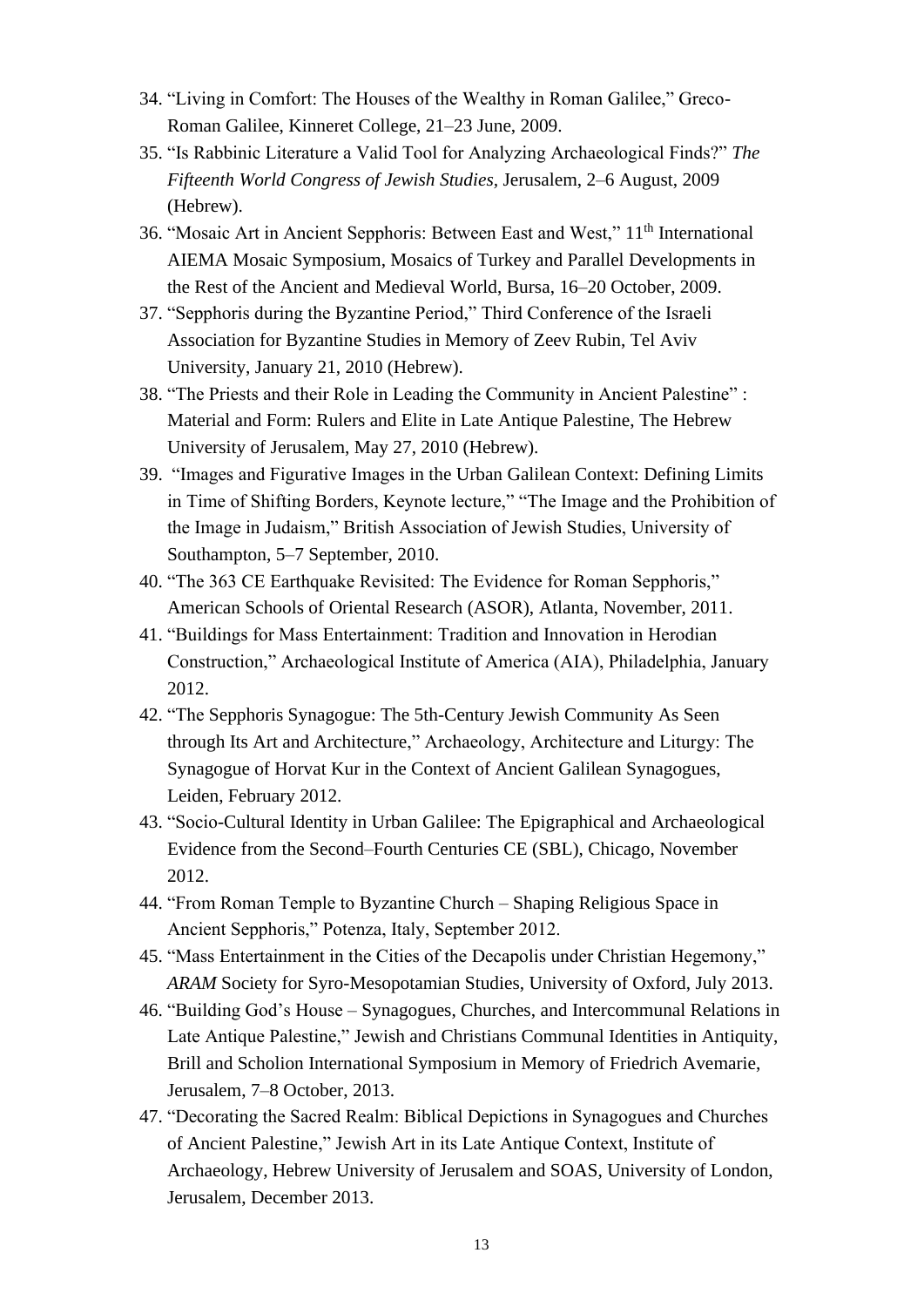- 48. "Actors and Theaters, Rabbis and Synagogues: The Role of Public Performances in Shaping Communal Behavior in Late Antique Palestine," American Philological Association (APA), Chicago, January, 2014.
- 49. "The Limyra Synagogue A Response to Martin Seyer," The Menorot of Limyra and Judaism in Asia Minor, Wien, January 2014.
- 50. "Cult and Culture: Amusing the Crowds under the Supervision of Gods and Caesars," Expressions of Cult in the Southern Levant in the Greco-Roman Period: Manifestations in Text and Material Culture, IIAS, Jerusalem, May 2014.
- 51. "Shaping the Urban Landscape: Cultural Transformation in Roman Galilee," Multilingualism and the Transfer of Cultures in Antiquity," Judaic Studies Program, Yale University, December 2014.
- 52. "Survival and Decline: Tiberias and Sepphoris in the Seventh Century CE," Byzantine Colloquium: Political and Cultural Transformations in the Land of Israel and its Vicinity during the 7<sup>th</sup> Century, Yad Izhak Ben Zvi, Jerusalem," October 2015.
- 53. "Visual Judaism: Limitations and Restrictions in the Interpretation of the Archaeological Finds," (SBL), Atlanta, November 2015.
- 54. "Visual vs. Virtual Reality: Interpreting Synagogue Mosaic Art," Keynote Lecture, University of Helsinki, September, 2016.
- 55. "Shaping the Urban Center: Recent Excavations in Roman Sepphoris," American Schools of Oriental Research (ASOR), San Antonio, November, 2016.
- 56. "Defining Limits in Times of Shifting Borders: Jewish Life in Fifth-Century Palestine," Shifting Frontiers in Late Antiquity 12th Biennial Conference, Yale, March 2017.
- 57. "The Synagogue in an Age of Transition, from the Second Temple Period to Roman Times: Recent Developments in Research," Synagogues in the Hellenistic– Roman Period: New Finds, New Theories, New Methods, Münster, June, 2017.
- 58. "The Synagogue in Late Antique Palestine: Prosperity and Decline in Times of Shifting Hegemonies – Between Byzantium and the Umayyad Caliphate," The Expropriation and Destruction of Synagogues in Late Antiquity - History, Archaeology and Tradition in Context, Münster, September, 2017.
- 59. "Beth She'arim and Beyond: Urban Necropoleis in Roman and Late Antique Galilee," American Schools of Oriental Research (ASOR), Boston, November, 2017.
- 60. "Urban and Rural Synagogues in Late Antique Palestine: Is there That Much of a Difference between Them?" Early Christian Encounters with Town and Countryside: Rural Jesus-Traditions and Urban Christian Start-ups – Contrast of Correlation? Essen, February, 2018.
- 61. "Sepphoris: The City and Its Hinterland (Khôra) in Roman Times," 19th International Congress of Classical Archaeology (AIAC), Cologne and Bonn, May, 2018.
- 62. "Figurative vs. Non-Figurative Compositions in Synagogue Mosaics: The Synagogue at 'En Gedi as a Test Case," XIV International Colloquium,